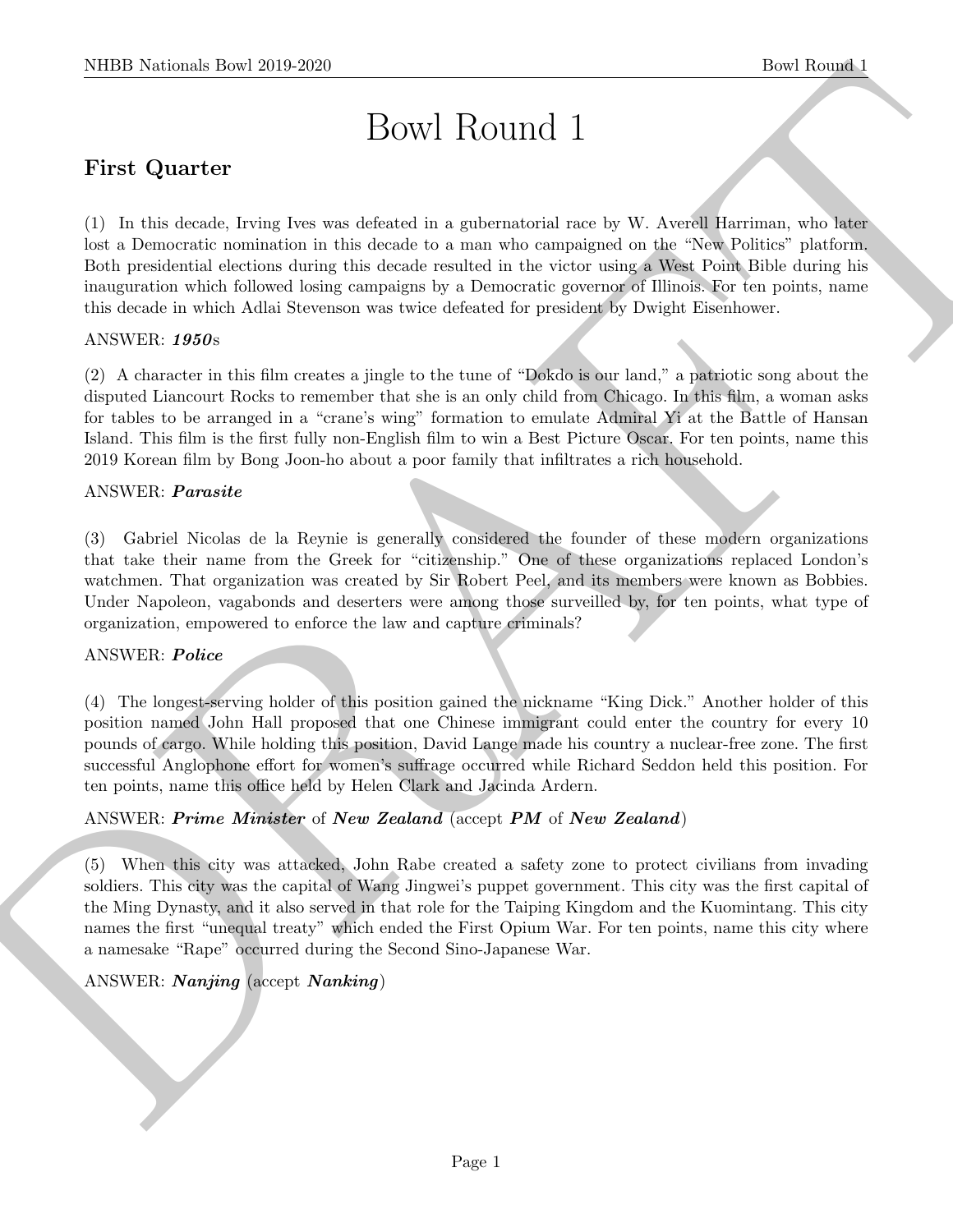(6) This man spelled out the word "hetacomb" in a speech that began, "What we're going to try to do, is we're going to try to rap and educate." Howard Alk directed a documentary about this man's murder. This man coined the phrase "rainbow coalition" in 1969. Along with Mark Clark, this man was killed in his sleep during a Chicago Police Department raid. The Weather Underground declared war on the government after the death of, for ten points, what Black Panther leader from Illinois?

## ANSWER: Fred(rick) Hampton

(7) The person named to this position in 2014 authored the book Hit Refresh. Another holder of this position cited high costs when he said of their competitor, "There's no chance that the iPhone is going to get any significant market share." Steve Ballmer held this position from 2000 to 2014, succeeding a Harvard dropout who, with Warren Buffett, founded The Giving Pledge. For ten points, Bill Gates held what leadership position at a company that created the Windows operating system?

ANSWER: Chief Executive Officer of Microsoft (prompt on answers such as "Head of Microsoft", do not accept or prompt on "president of Microsoft")

(8) A man with this profession was venerated by the Rosicrucians for his allegedly prophetic "prognostications." That member of this profession may have been calling himself superior to a Roman practitioner when he named himself "Paracelsus." Henry II of France was served by a member of this profession named Ambrose Pare, the first to describe phantom limb pain. For ten points, name this profession whose medieval practitioners followed Galen's theory of the four humors.

ANSWER:  $\text{Doctor}(s)$  (accept any answer indicating the medical profession)

NIBB Noticeals how 2010-2020<br>
(6) Lists and scale of the conditional bis a speed licts beam. What were done in the of the conditions of the condition of the condition of the condition of the condition of the condition of (9) This book claims that before coinage, people risked "the grossest frauds and impositions" if they failed to carefully consider purchases. Many of this book's ideas originated in its author's earlier Theory of Moral Sentiments. This book used the example of a pin factory to illustrate the division of labor and posited the existence of an invisible hand. For ten points, name this book of laissez-faire economics written by Adam Smith.

ANSWER: An Inquiry into the Nature and Causes of the Wealth of Nations

(10) This man vetoed the Bland-Allison Act in order to preserve the gold standard. This man sent Federal troops to guard railway installations, breaking the Great Railroad Strike. Although he supported black male suffrage, this man was forced to withdraw federal troops from the South in order to become president following a disputed election against Samuel Tilden. For ten points, name this Republican from Ohio who became president as a result of the Compromise of 1877.

ANSWER: Rutherford B(irchard) Hayes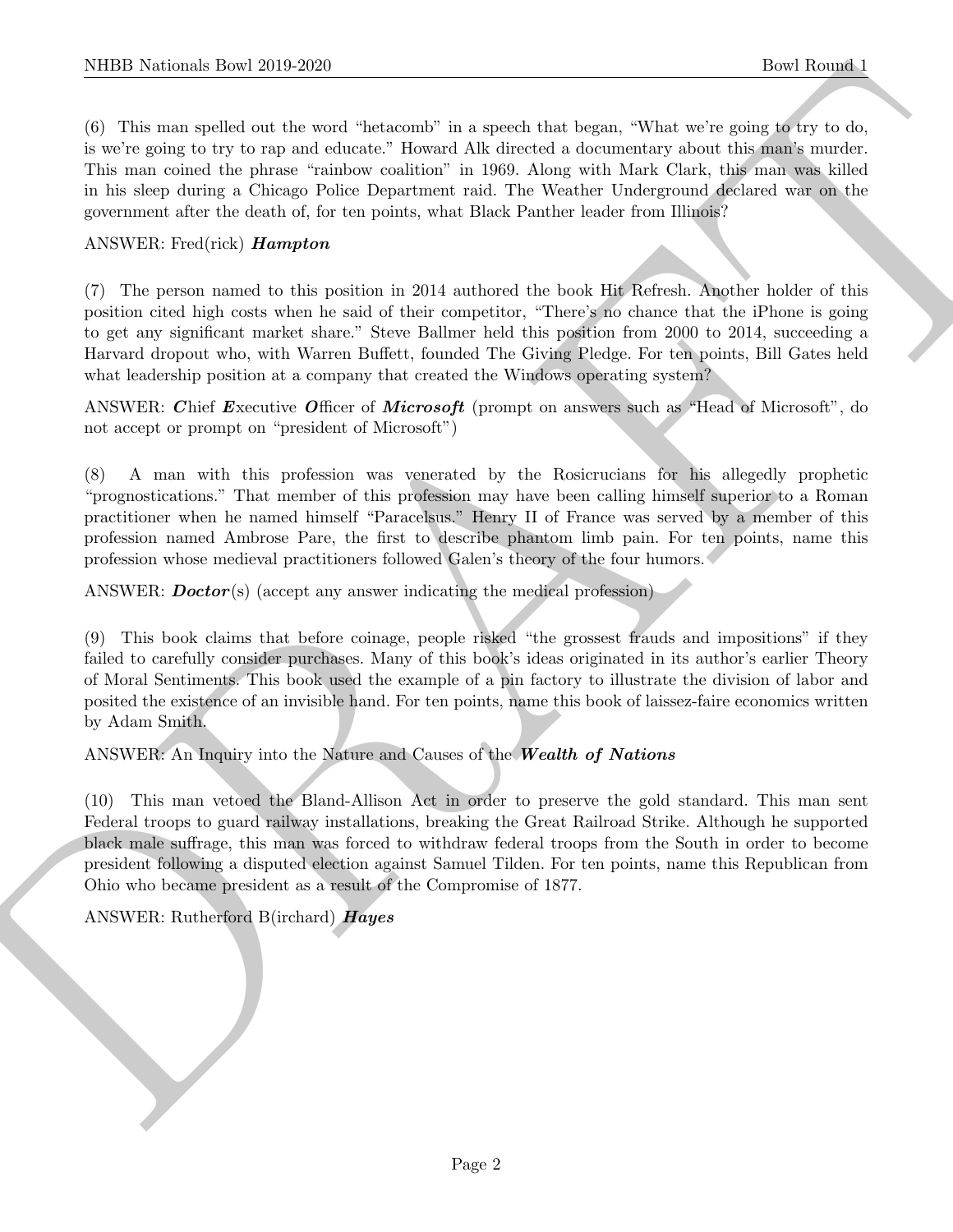# Second Quarter

(1) This war's European campaign included French defeats at the Battles of Minden, Villinghausen, Krefeld, and Rossbach. This war's Indian campaign, also called the Third Carnatic War, included a French defeat at Plassey and the later loss of Pondicherry in 1761. This war's American theater featured French defeats at Signal Hill in Newfoundland and at the Plains of Abraham outside Quebec City. For ten points, name this war fought between 1756 and 1763 and named for its length?

ANSWER: Seven Years' War (do not accept "French and Indian War")

BONUS: What French monarch, the lover of Madame de Pompadour, is credited with saying "After me, the deluge," after the French defeat at the Battle of Rossbach in 1757?

# ANSWER: Louis XV

(2) The stability-instability hypothesis argues that these objects reduce major conflicts but increase minor ones. The Russell-Einstein manifesto opposed these objects, whose use Robert McNamara argued would lead to "mutually assured destruction." Fears of a retaliatory "second strike" led advocates of deterrence theory to build, but not use, these weapons. For ten points, name these weapons of mass destruction that were dropped on Nagasaki and Hiroshima.

ANSWER: *Nuclear weapons* (accept any specific type, such as *nuclear bomb*, *atomic bomb*, etc.)

BONUS: Game theory strategies for dealing with nuclear bombs frequently mention "brinksmanship," a term coined by Adlai E. Stevenson and frequently associated with this Secretary of State under Dwight Eisenhower.

#### ANSWER: John Foster Dulles

NIBB Notional: Desi 2019-2020<br>
Second Quarter<br>
Second Quarter<br>
C 1) Taki was a kanyan cangaign included there a detail of the distinct Will including<br>
Krefski, an Roshen, This was include case and the final Caracter Will (3) During this man's presidency, the longest-serving cabinet member in U.S. history, Secretary of Agriculture James Wilson, began his post. This man's successor said this man had the "moral backbone of a chocolate eclair." Mark Hanna was the power-broker for this man's "front-porch" campaign conducted from his home in Canton. Leon Czolgosz [CHOW-gaw] assassinated this president at the Pan-American Exposition in Buffalo. For ten points, name this president who was succeeded by Theodore Roosevelt.

#### ANSWER: William McKinley

BONUS: Leon Czolgosz [CHOW-gaw] espoused this political position, defined as "belief in the abolition of all government."

ANSWER: *Anarchism* (accept *Anarchy* or *Anarchist*)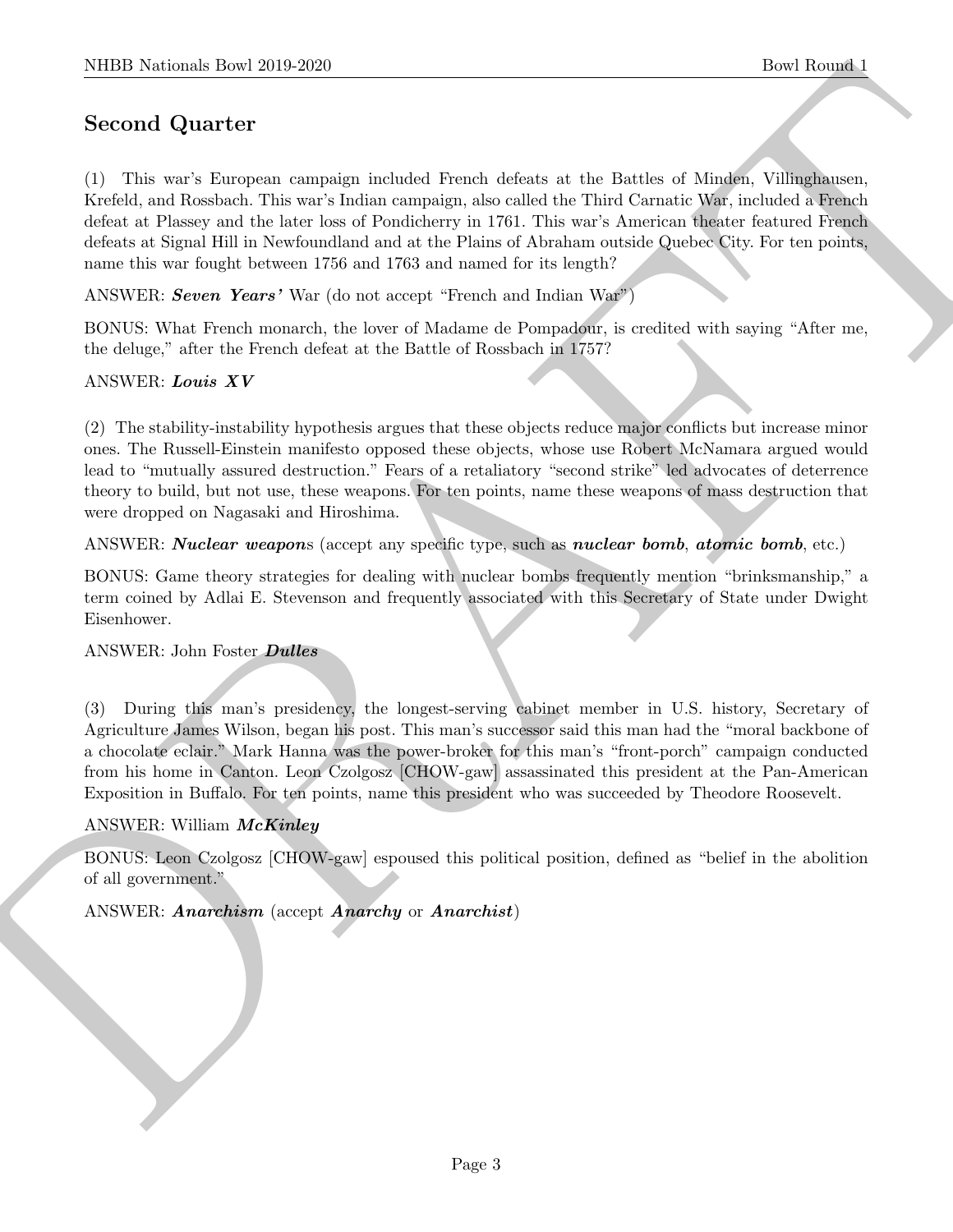(4) A leader of this region gave the "Shawinigan Handshake" chokehold to a protester in 1996. This region experienced a "Great Darkness" during its rule by a conservative, anti-government premier in the 1940s. Jean Lesage and Robert Bourassa led this province's Quiet Revolution. This region passed the controversial Bill 101 in 1977 to establish its official language. A pair of referenda in the 1990s concerned the independence of, for ten points, what Francophone Canadian province?

#### ANSWER: Quebec

BONUS: In 1969, this influential Canadian Prime Minister passed the Official Languages Act, to help ensure that government services would be available in both English and French.

#### ANSWER: Pierre Trudeau

NIBID Notionals how 2010-2020<br>
(1) A basket of the current of State Shareholds Elassions' the<br>sharehold of the main control of the system and the system of the system<br>control of the system and the current density is not b (5) Juan de Ayala named several features in this body of water that he was the first European to pass through. Mariano Vallejo named a county along this body of water after the Miwok chief Marin. A similar, smaller body of water to this body's south was named in honor of the Conde de Monterrey. An island in this body of water was given a name translating from Spanish as "island of the pelicans," and is today known as Alcatraz. For ten points, name this body of water that is connected to the Pacific by the Golden Gate.

#### ANSWER: San Francisco Bay

BONUS: Among Alcatraz Federal Penitentiary's most notable inmates was Robert Stroud, one of the U.S.'s most notorious criminals and a self-taught ornithologist. Burt Lancaster won an Oscar in 1962 for playing Stroud in this film named for Stroud's associated nickname.

#### ANSWER: Birdman of Alcatraz

(6) The Marquis de Condorcet gave himself away as an aristocrat during this period by ordering an omelette. During this period, the first Levee en masse military conscription of 18 to 25 year olds was levied by the government. This period included the deaths of Marat by assassination and the fall of the Committee of Public Safety after the Thermidorian Reaction. For ten points, name this violent period during the French Revolution that included the death of many of the enemies of Robespierre.

#### ANSWER: Reign of Terror (prompt on "French Revolution")

BONUS: The storming of this fortress that served as a political prison prior to the French Revolution is annually celebrated in France on July 14.

ANSWER: Bastille Saint-Antoine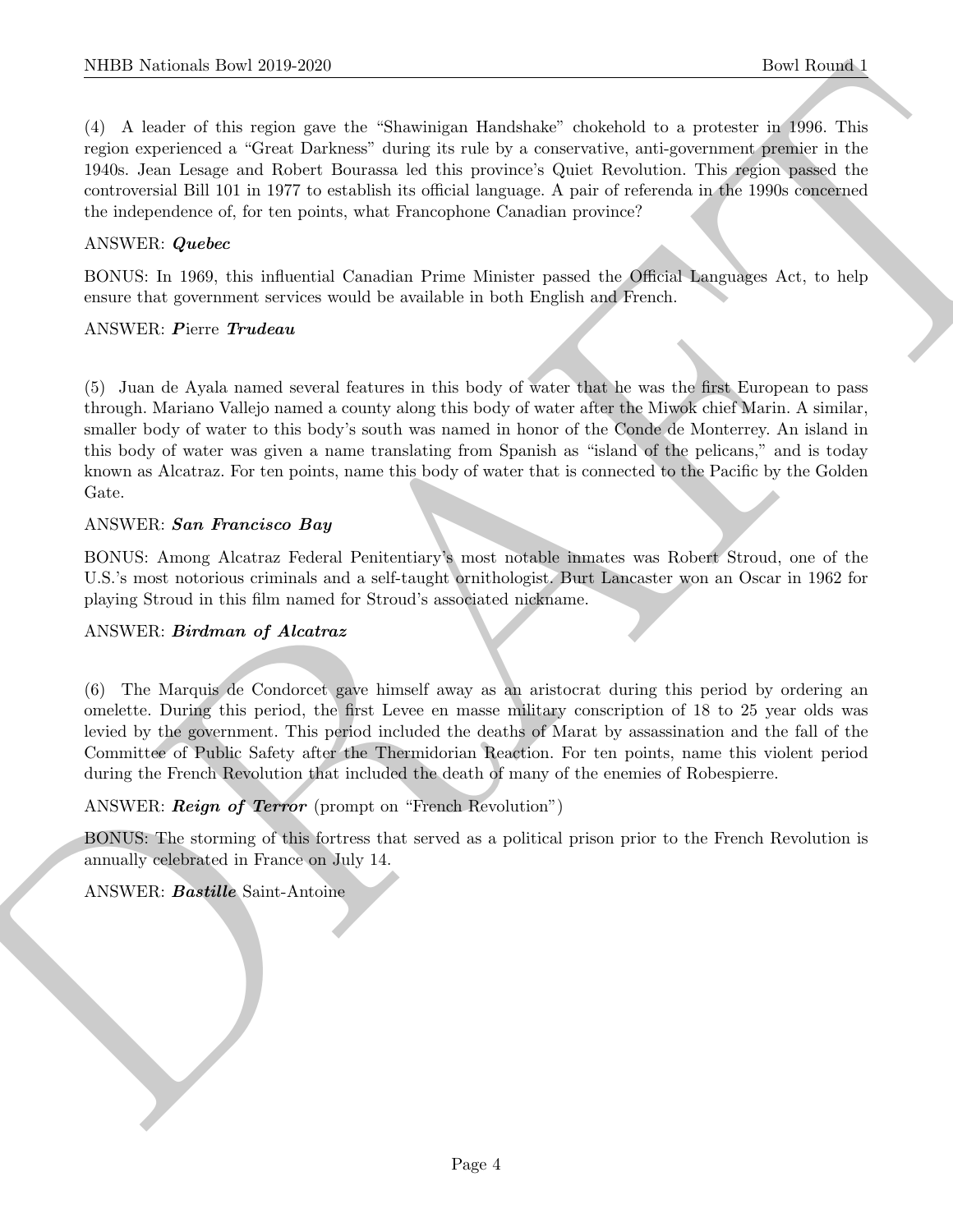NIBER Normals how 2019-2020<br>
The Rounds (Fig. 10.4220)<br>
The Rounds of two analysis of the solution and a symple at points that the<br>state activities of the symplectic definition of the sympetron of<br>
The SNA contract of the (7) Waltzes by a composer from this country make up pianist Dinu Lipatti's most enduring recording. In 1887, a minuet in G was written by a man who later signed the Treaty of Versailles as this country's prime minister. Arthur Rubinstein is best known for recording pieces by a composer from this country who wrote four Ballades. That composer from this country wrote the Revolutionary Etude after the November Uprising in this country. For ten points, name this home country of Frederic Chopin, who wrote many mazurkas.

#### ANSWER: Poland

BONUS: Polish Prime Minister and composer, Ignacy Jan Paderewski, met with Woodrow Wilson who supported an independent Poland in this statement of principles that led to the Treaty of Versailles.

#### ANSWER: Fourteen Points

(8) At this building in 1954, four Puerto Rican nationalists including Lolita Lebron committed an armed attack. The original Charles Bulfinch dome on this location was replaced by a "wedding-cake style" dome, on which the "Statue of Freedom" stands and where The Apotheosis of Washington was painted. Partially burned in the War of 1812, Benjamin Latrobe was an architect of this landmark. For ten points, name this building, home of the U.S. Congress.

#### ANSWER: United States Capitol Building

BONUS: Benjamin Latrobe, considered the "father of American architecture," died of yellow fever in this Southern city where he designed the French Opera House and the central tower of the St. Louis Cathedral.

ANSWER: New Orleans, Louisiana

# Third Quarter

The categories are  $\dots$ 

- 1. Clinton Controversies
- 2. Modernization Period of Turkey
- 3. Argentina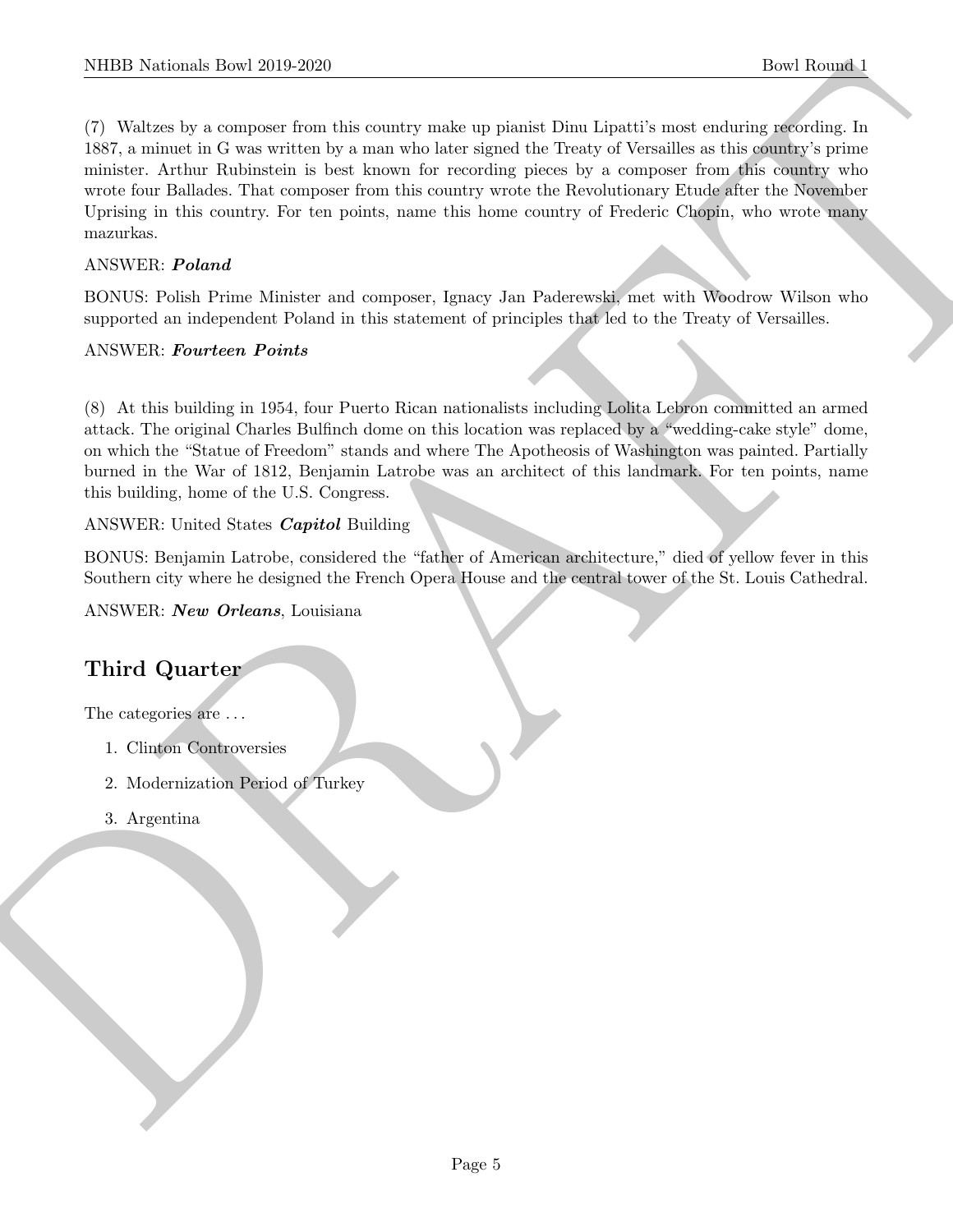#### Clinton Controversies

Name the...

(1) Libyan city where US ambassador Chris Stevens was killed in a 2012 attack

#### ANSWER: Benghazi

(2) White House intern with whom Bill Clinton had an affair

#### ANSWER: Monica Lewinsky

(3) State that Bill Clinton governed where he was embroiled in a real estate scandal

#### ANSWER: Arkansas

(4) Real estate company to which the Clintons were accused of making illegal loans

#### ANSWER: Whitewater

SIDDI Notional: Deset 213-12620<br>
Clause de Construction<br>
Clause de Construction<br>
Albert de Campbes de Campbronica (Cario Shereno was kilad in a 2012 attack<br>
Albert de Campbes de Campbronica (Campbronica) where the was sub (5) Independent counsel who stated that Bill Clinton had perjured himself during an impeachment investigation

#### ANSWER: Kenneth Starr

(6) Canadian mining company whose sale to Rosatom is the focus of a Clinton bribery conspiracy theory

#### ANSWER: Uranium One

(7) Clinton associate who committed suicide after becoming depressed by Washington politics

#### ANSWER: Vince Foster

(8) Hedge fund manager controversially pardoned on the last day of the Clinton administration

#### ANSWER: Marc Rich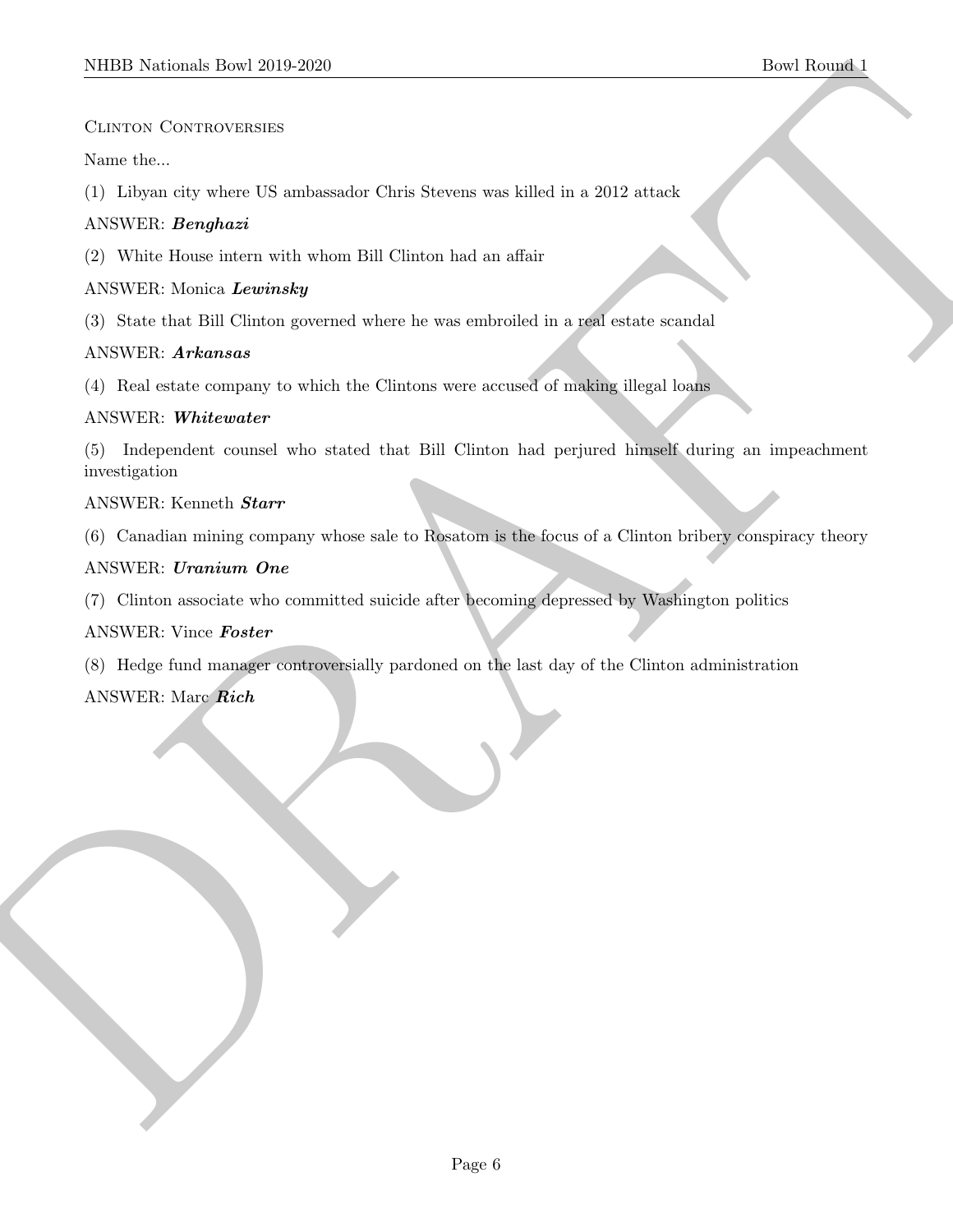#### MODERNIZATION PERIOD OF TURKEY

Name the...

(1) Empire that Turkey was a part of until its dissolution after World War One

ANSWER: Ottoman Empire

(2) Leader of Turkish modernization, who served as its first president

ANSWER: *Mustafa Kemal Ataturk* (accept any of the underlined words)

NIBER Normal: Interior (2019-2020)<br>
Blowthemsen (2019-2020)<br>
Montantization (Partner Wards)<br>
Normal: Except the Turbuy was a part of until its discrete<br>
(1) Despite the Turbuy was a part of until its discrete interior des (3) Numerically titled set of tenets of modern Turkey, which include secularism and republicanism

#### ANSWER: Six Arrows

(4) Clothing item banned by the Hat Law alongside turbans in favor of western headwear

ANSWER: Fez (accept tarboush)

(5) American author of Democracy and Education who advised Turkey on schooling

#### ANSWER: John Dewey

- (6) Treaty in which Turkish borders were finalized and recognized by the Allied Powers
- ANSWER: Treaty of Lausanne
- (7) Second president of Turkey, who remained neutral in World War Two

ANSWER: Mustafa **Ismet Inonu** (accept either underlined word)

(8) Kurdish rebellion that aimed to assassinate the president and restore the sultanate

ANSWER: Sheikh Said rebellion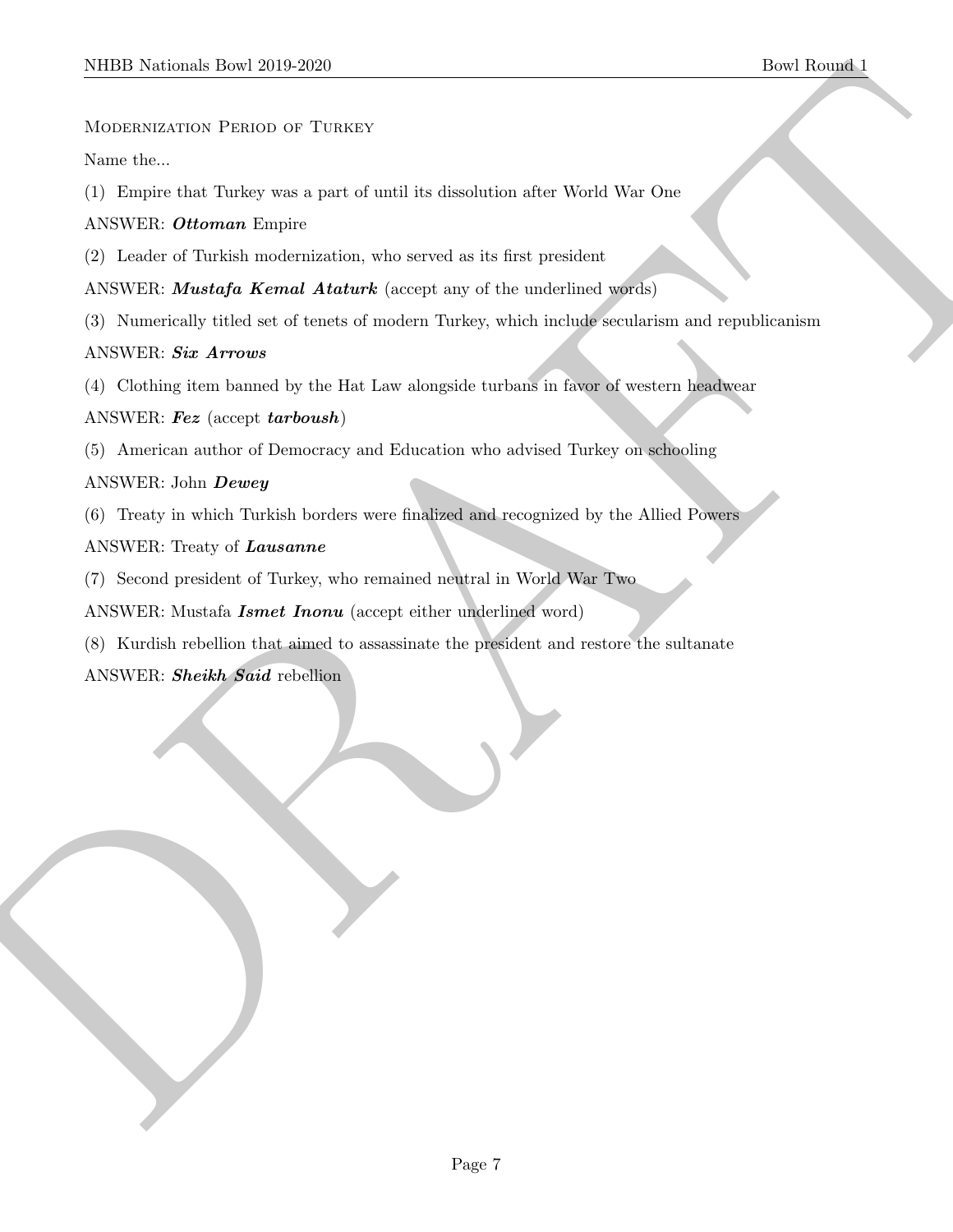#### **ARGENTINA**

Name the...

(1) Capital city briefly occupied by British forces during the Napoleonic Wars

## ANSWER: Buenos Aires

(2) Populist president who married Evita and appealed to the Descamisados

## ANSWER: Juan Peron

(3) Island group that it called the Malvinas and fought a war over with the U.K.

# ANSWER: Falkland Islands (accept Falklands)

(4) Period under a military dictatorship during which suspected left wing activists disappeared

# ANSWER: Dirty War

MIDD Nettonal: Dow 2019-2020<br>
ARCENTING<br>
ARCENTING<br>
ARCENTING The briefly occupied by Hirish force derive the Nepoleonic Wars<br>
(1) Copied sign broad at the state of the control and approach to the Decomposite<br>
(2) Popular (5) General who liberated Argentina and Chile from Spain then retreated from Peru after a meeting with Simon Bolivar

#### ANSWER: Jose de San Martin

(6) Nazi war criminal sheltered in Argentina who was described by Hannah Arendt's phrase "banality of evil"

#### ANSWER: Adolf Eichmann

(7) Caudillo leader who created a totalitarian regime but was deposed after his defeat in the Platine War

ANSWER: Juan Manuel de Rosas

(8) President known as the "father of the poor" who introduced universal male suffrage

# ANSWER: Hipolito Yrigoyen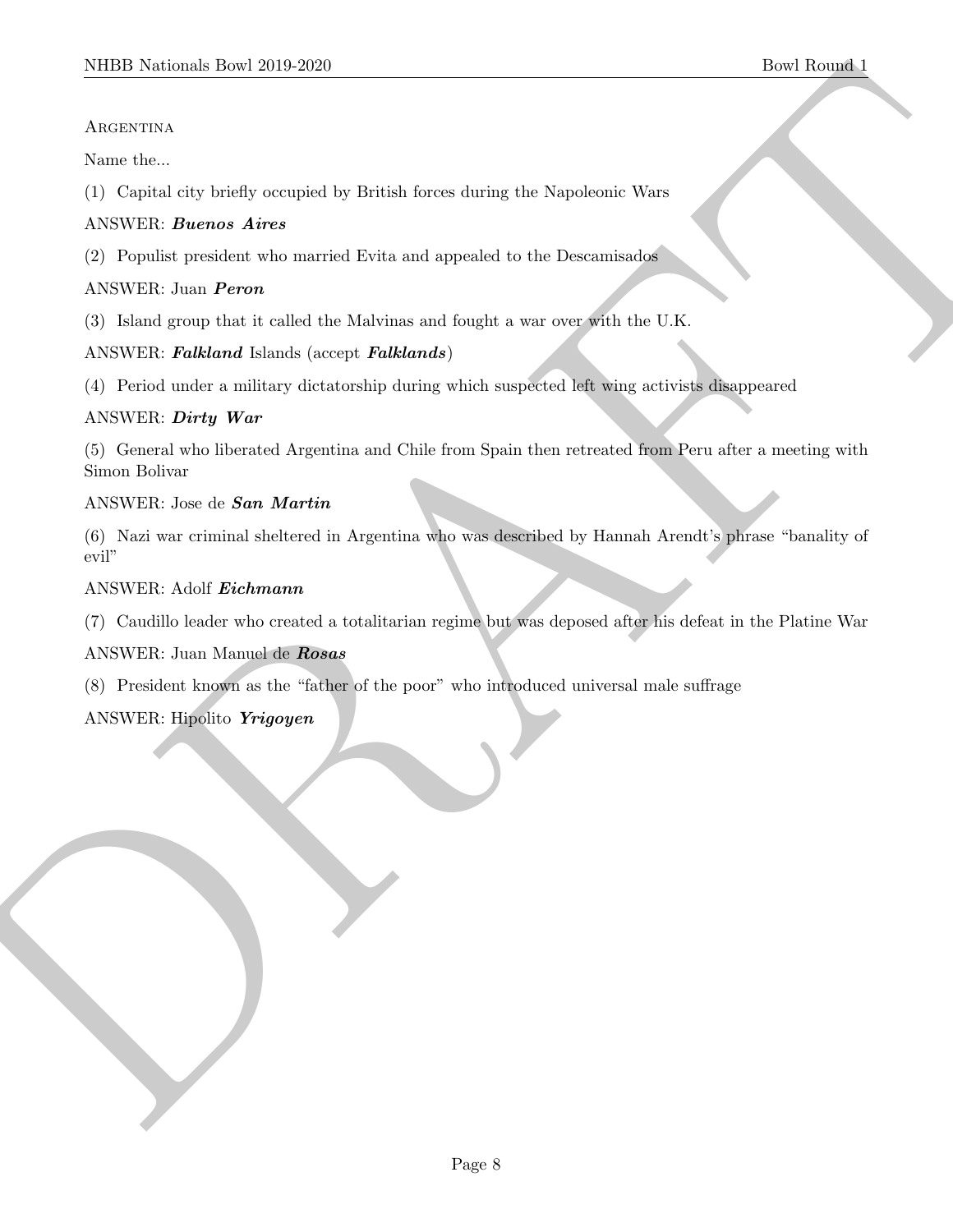# Fourth Quarter

(1) Queen Elizabeth I visited this location in 2007 and declared this site the "beginning...of the British Empire." This location was the destination of a Christopher Newport-led relief effort until the Sea Venture was wrecked off the coast of  $(+)$  Bermuda during the "Third" Supply." This location was saved from a harsh winter by the arrival of Thomas West, Baron De La Warr. This location faced the (\*) "Starving Time" in the same year one of its leaders proclaimed, "He who does not work, neither shall he eat." John Smith helped lead, for ten points, what first permanent English settlement in North America?

#### ANSWER: Jamestown

(2) In one work by this author, vice president-elect Domino Caycedo and Simon Bolivar discuss passports so the latter can leave the country. This author wrote about the murder of Santiago Nasar by the Vicario twins in  $(+)$  Chronicle of a Death Foretold and fictionalized a massacre in Cienaga that was carried out by the United Fruit Company in The General in his Labyrinth. In 2014, Juan Manuel Santos called this man "the greatest (\*) Colombian who ever lived." For ten points, name this author who wrote about the Buendia family in One Hundred Years of Solitude.

ANSWER: Gabriel ("Gabo" or "Gabito") Garcia Marquez

(3) This ruler enforced justice through the establishment of 12-man thegn [THANE] boards at Wantage. This man became an economic vassal after Byrhtnoth was defeated at the Battle of (+) Maldon. This ruler ordered the St. Brice's Day Massacre, prompting Thorkell the Tall and Sweyn Forkbeard to attack his kingdom. This father of Edward the Confessor paid the first (\*) Danegeld in order to buy off Viking invaders. For ten points, name this English king whose epithet is incorrectly translated into modern English and is more correctly understood as "poorly advised" rather than "ill-prepared."

ANSWER: Aethelred the Unready (accept Aethelred II)

NIBB Noticeals how 20:0 2020<br>
Doel Rowski <br>
Pour Hardrey How Rowski <br>
Court Equation is a strengthenius of the strengthenius of the Boundary of<br>
the British Familye, "This location was the destination of a Christopher Mex (4) The tanegashima is a Japanese device that is powered by this substance, which was originally produced with bitterwort. The Song Dynasty era text Wujing Zongyao contains the first (+) chemical composition of this substance. The Daoist alchemical text Zhenyuan miaodao yaolue contains one of the earliest references to this substance. The Ottoman, Safavid and Mughal empires can attribute their initial  $(*)$  dominance to the use of this substance. The original Chinese word for this substance means "fire medicine." For ten points, name this explosive substance made of saltpeter, sulfur, and charcoal.

#### ANSWER: Gunpowder (accept black powder)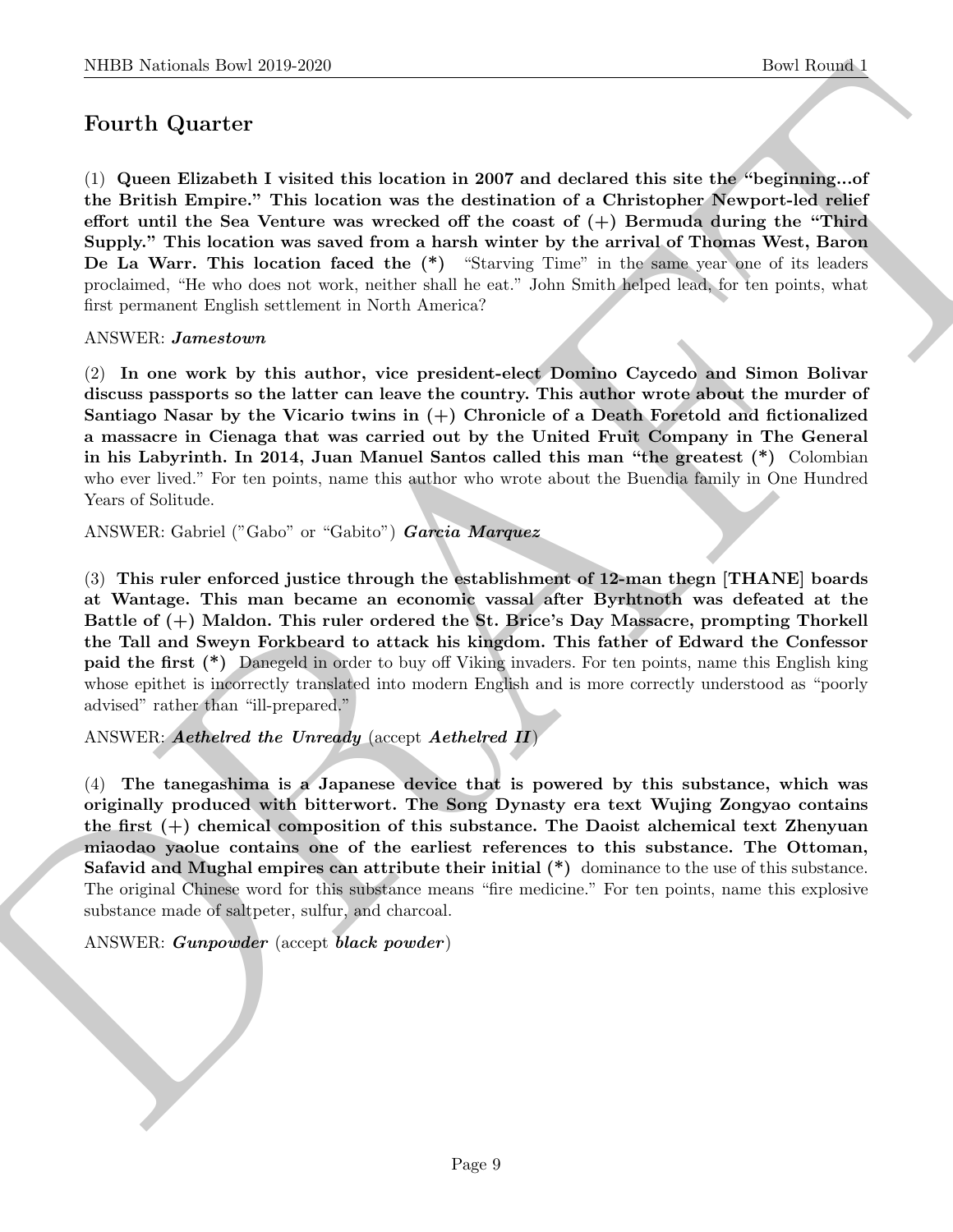NIBB Noticeals how 20:0.2250<br>
(best Rowski how 20:0.2250<br>
(c) This mean und demonstrate the restoration of the Bourbon more and<br>the fit and prime of the Diseaters of Wav series, One of this may<br>be pairing on the Golle dis (5) This man used demons to represent the restoration of the Bourbon monarchy in his final prints of the Disasters of War series. One of this man's paintings, set in the Calle de Alcala near Madrid, is known as (+) The Charge of the Mamelukes and features Joachim Murat's Moorish cavalry attacking crowds. That painting has a companion piece, this artist's best-known work, that depicts a white-shirted (\*) guerilla fighter standing with arms outstretched before a French firing squad during the Peninsular War. For ten points, name this Spanish painter of El tres de mayo de 1808 en Madrid.

#### ANSWER: Francisco Goya

(6) Tuskegee Institute director Julius Rosenwald invested in one of these businesses along with Henry Goldman. While attempting to turn around one of these businesses, Chicago businessman Sewell Avery fought the FDR administration who (+) forcefully seized the company. John Wanamaker founded the first business of this type in Philadelphia with the motto "one price, all (\*) goods returnable." Montgomery Ward was the first American one of these businesses and gave customers its "Wish Book." People ordered goods through catalogs from, for ten points, what businesses such as Sears?

ANSWER: Department stores (prompt on "retail")

(7) This thinker's main theological works are gathered in a series of Upbuilding Discourses and were published after his death as his "second publication." This thinker examined the claims of a "teleological suspension of the ethical" in another work, which described  $(+)$ Abraham's attempted sacrifice of Isaac. This thinker criticized Christendom in "The Corsair Affair" and attacked the state-supported Church of (\*) Denmark as contrary to the idea that "Christianity is the individual." For ten points, name this Danish theologian and philosopher who wrote Either/Or.

#### ANSWER: Soren Kierkegaard

(8) This uprising achieved initial success when government troops fled under the impact of a Highlander charge at the Battle of Prestonpans. The Skye Boat Song commemorates the escape of the instigator of this uprising while  $(+)$  disguised as a maid and aided by Flora MacDonald. In the last pitched battle fought on British soil, the Duke of Cumberland defeated this uprising at the Battle of (\*) Culloden [cuh-LAH-dun]. For ten points, name this unsuccessful rebellion launched by Bonnie Prince Charlie that attempted to restore the Stuart family to the British throne.

ANSWER: Jacobite rising of 1745 (accept '45 rebellion or the '45)